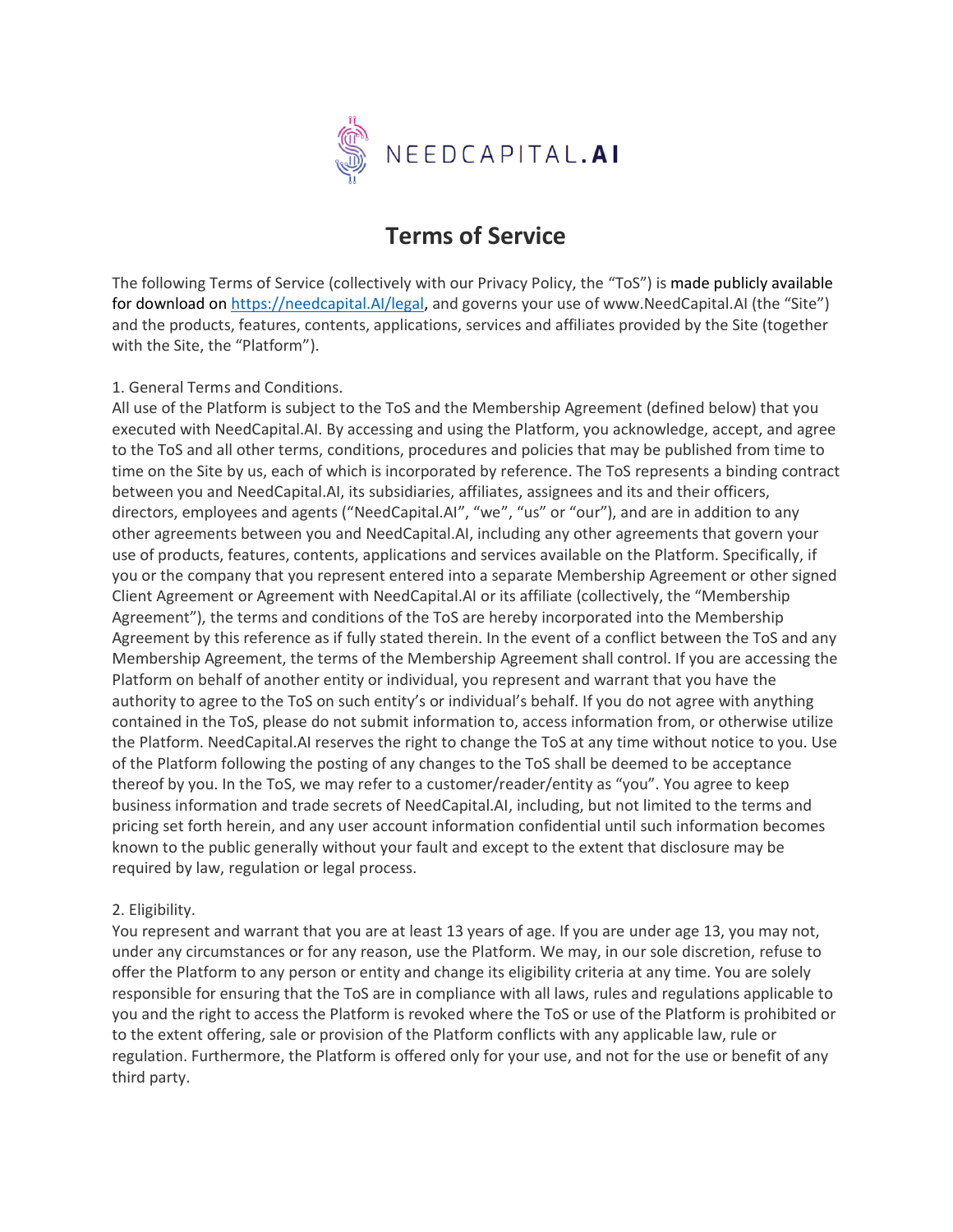## 3. Registration.

When signing up for the Platform and creating an account on the Platform (an "Account"), you must provide accurate and complete information and keep your Account information updated. You shall not: (a) select or use as a username a name of another person with the intent to impersonate that person; (b) use as a username a name subject to any rights of a person other than you without appropriate authorization; or (c) use, as a username, a name that is otherwise offensive, vulgar or obscene. You are solely responsible for the activity that occurs on your Account, and for keeping your Account password secure. You may never use another person's user account or registration information for the Platform without NeedCapital.AI's permission. You must notify us immediately of any change in your eligibility to use the Platform (including any changes to or revocation of any licenses from state authorities), breach of security or unauthorized use of your Account. You should never publish, distribute or post login information for your Account. You shall have the ability to delete your Account, either directly or through a request made to one of our employees or affiliates.

# 4. Privacy.

Your privacy is very important to us. The NeedCapital.AI Privacy Policy explains how we treat your personal information and protect your privacy when you are using our Platform. By using our Platform, you agree that NeedCapital.AI may use your information as set forth in the Privacy Policy. We designed our Privacy Policy to make important disclosures about how you can use NeedCapital.AI to share with others and how we collect and can use your content and information. Please read the Privacy Policy and use it to help make informed decisions.

# 5. Use of the Platform; Limitations; Acceptable Use.

a. The Platform is designed for private market deal professionals to connect with each other for the purposes of general networking, business development, seeking and managing investment or acquisition opportunities, and identifying investors and providers of capital. Members of the Platform use a variety of tools to implement the aforementioned processes, including: data room and document hosting tools, communication and messaging tools, and a variety of reports and analytics, and Capital Outreach Affiliates. NeedCapital.AI is not involved in the actual transaction between buyers and sellers, and does not render investment or legal advice in connection therewith. None of the information submitted on the Platform constitutes a solicitation, offer, opinion, or recommendation by NeedCapital.AI to buy or sell any securities or other financial instruments or to provide legal, tax, accounting, or investment advice or services regarding the suitability or profitability of any security of any kind, investment or transaction. NeedCapital.AI has not made any recommendations regarding the merit of any company identified on the Platform, made any recommendation regarding the purchase or sale of any security, or endorsed or sponsored any company identified on the Platform. For that reason all users of the Platform agree to be responsible for their own due diligence and the legal and regulatory compliance of any transaction they enter into, and NeedCapital.AI makes no representation or assurance about such compliance. As a user of the Platform, you are required to provide true and accurate information about you and your business, and to update and maintain such information, however, NeedCapital.AI cannot and does not confirm the accuracy of information provided.

b. If NeedCapital.AI permits you to input information into the Platform, you may not (and may not permit any third party to) input any information or content that:

• you know is false, misleading, untruthful or inaccurate;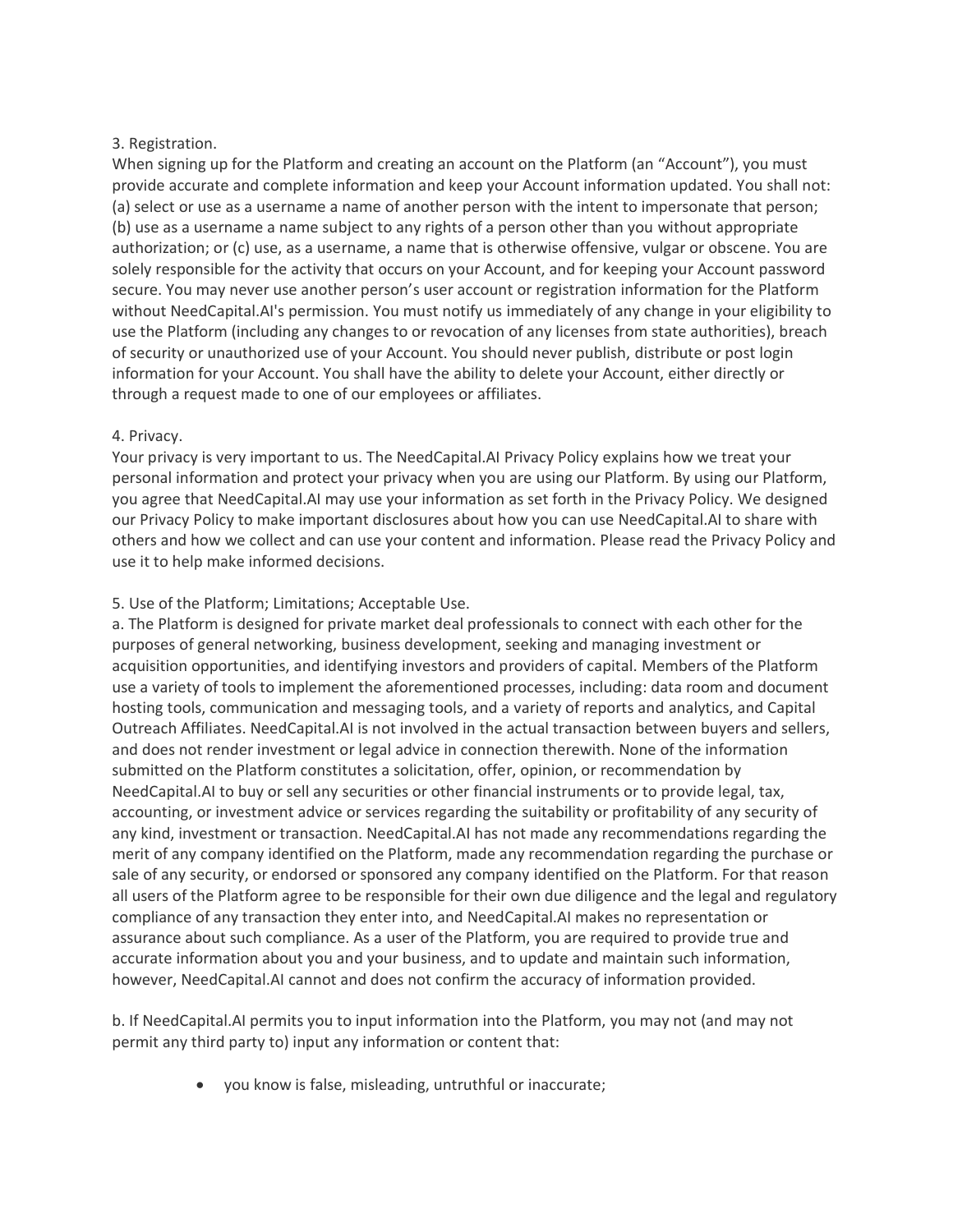- is promotional in nature, including solicitations for funds or businesses, without the prior written authorization of NeedCapital.AI;
- constitutes junk mail, spam, chain letters, pyramid schemes or the like;
- is unlawful, harmful, threatening, abusive, harassing, tortious, defamatory, vulgar, obscene, libelous, deceptive, fraudulent, invasive of another's privacy, offensive, profane, hateful or is racially, ethnically or otherwise objectionable as determined by NeedCapital.AI in our sole discretion, or otherwise violates the legal rights of others;
- you do not have the right to make available under any law or under contractual or fiduciary relationships (such as inside information, proprietary and confidential information learned or disclosed as part of employment relationships or under nondisclosure agreements);
- infringes any patent, trademark, trade secret, copyright, right of publicity or other proprietary rights of any party or violates any law or contractual duty;
- impersonates any person or entity, including any of our employees or representatives; or
- contains software viruses or any other computer code, files, or programs designed to interrupt, destroy, gain access to or limit the functionality of any computer software or hardware, or telecommunications equipment.

c. You shall not: (i) take any action that imposes or may impose (as determined by NeedCapital.AI in our sole discretion) an unreasonable or disproportionately large load on our (or our third party providers') infrastructure; (ii) interfere or attempt to interfere with the proper working of the Platform or any activities conducted on the Platform; (iii) bypass, circumvent or attempt to bypass or circumvent any measures we may use to prevent or restrict access to the Platform (or other accounts, computer systems or networks connected to the Services); (iv) use manual or automated software, devices, or other processes to "crawl" or "spider" any page of the website; (v) harvest or scrape any content from the Platform; or (vi) otherwise take any action in violation of our guidelines and policies.

d. You shall not (directly or indirectly): (i) decipher, decompile, disassemble, reverse engineer or otherwise attempt to derive any source code or underlying ideas or algorithms of any part of the Platform (including without limitation any application), except to the limited extent applicable laws specifically prohibit such restriction, (ii) modify, translate, or otherwise create derivative works of any part of the Platform, or (iii) copy, rent, lease, distribute, or otherwise transfer any of the rights that you receive hereunder. You shall abide by all applicable local, state, national and international laws and regulations.

e. NeedCapital.AI also reserves the right to access, read, preserve, and disclose any information as we reasonably believe is necessary to (i) satisfy any applicable law, regulation, legal process or governmental request, (ii) enforce the ToS, including investigation of potential violations hereof, (iii) detect, prevent, or otherwise address fraud, security or technical issues, (iv) respond to user support requests, or (v) protect the rights, property or safety of us, our users and the public.

f. NeedCapital.AI reserves the right to edit, restrict or remove any content you provide for any reason or no reason at any time. The information and materials made available through the Platform may contain typographical errors or inaccuracies. In addition, NeedCapital.AI does not control the information provided by other users that is made available through the Platform.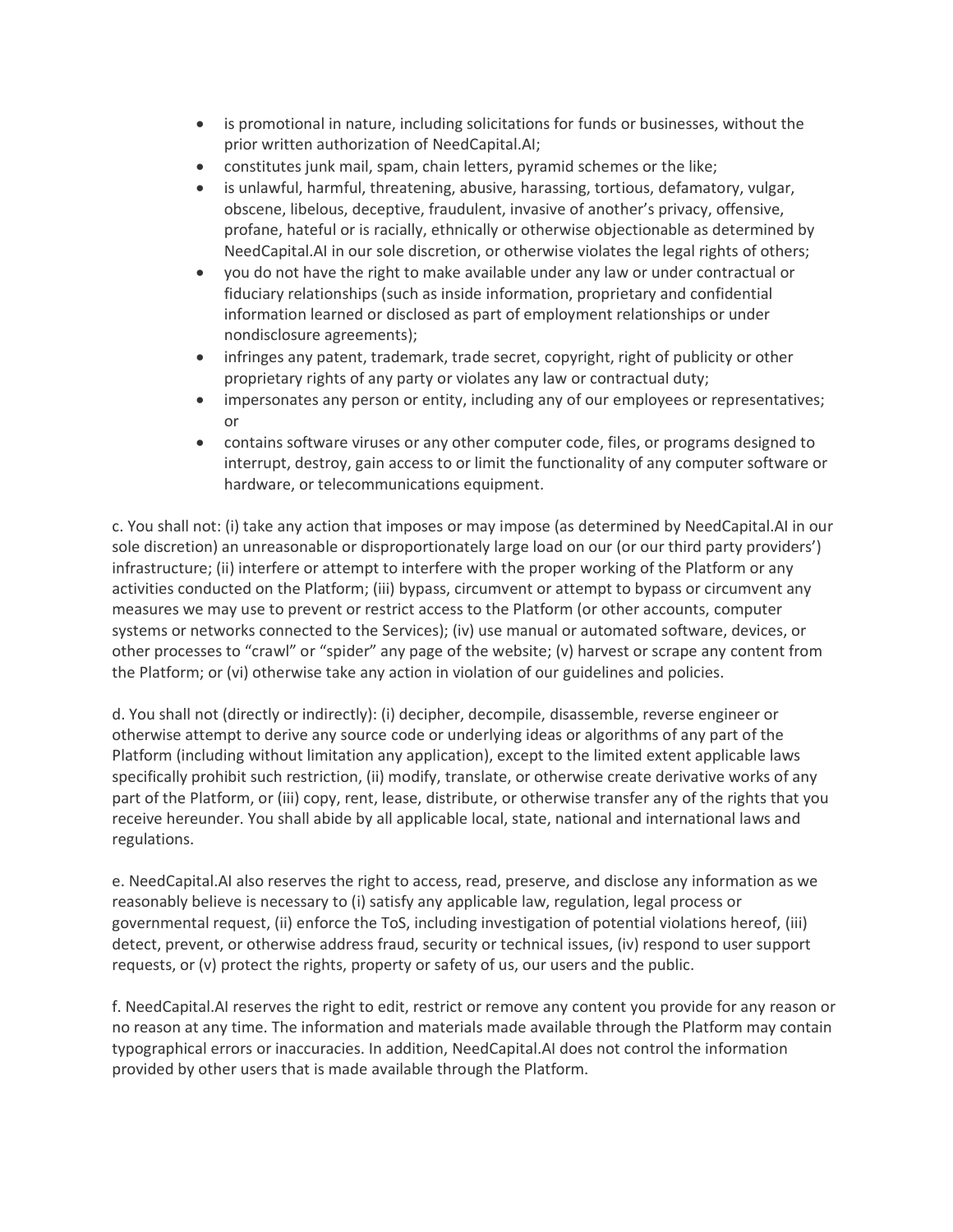g. NeedCapital.AI reserves the right to refuse service, terminate relationships, and/or cancel orders in its discretion.

6. Apple, Inc. Device and Application Terms.

If you are accessing the Platform via a mobile application ("Application") developed by NeedCapital.AI or its affiliates on a device provided by Apple, Inc. ("Apple"), or otherwise obtained access to the Platform through the Apple App Store, the following terms shall apply:

a. Both you and NeedCapital.AI acknowledge that these ToS are concluded between you and NeedCapital.AI, and not with Apple, and that Apple is not responsible for, does not endorse, and is not involved in the application or the Platform;

b. The Application is licensed to you on a limited, non-exclusive, non-transferrable, non-sublicensable basis, solely to be used in connection with the Platform for your private, personal, non-commercial use, subject to all the terms and conditions of these ToS as applicable;

c. You will only use the Application in connection with an Apple device that you own or control;

d. You acknowledge and agree that Apple has no obligation whatsoever to furnish any maintenance and support services with respect to the Application;

e. In the event of any failure of the Application to conform to any applicable warranty, including those implied by law, you may notify Apple of such failure; upon notification, Apple's sole warranty obligation to you will be to refund to you the purchase price, if any, of the Application;

f. You acknowledge and agree that NeedCapital.AI or its affiliated programmers, and not Apple, are responsible for addressing any claims you or any third party may have in relation to the Application;

g. You acknowledge and agree that, in the event of any third party claim that the Application, or your possession and use of the Application, infringes that third party's intellectual property rights, NeedCapital.AI or its affiliated programmers, and not Apple, will be responsible for the investigation, defense, settlement and discharge of any such infringement claim;

h. You represent and warrant that you are not located in a country subject to a U.S. Government embargo, or that has been designated by the U.S. Government as a "terrorist supporting" country, and that you are not listed on any U.S. Government list of prohibited or restricted parties;

i. Both you and NeedCapital.AI acknowledge and agree that, in your use of the Application, you will comply with any applicable third party terms of agreement which may affect or be affected by such use; and

j. Both you and NeedCapital.AI acknowledge and agree that Apple and Apple's subsidiaries are third party beneficiaries of these ToS, and that upon your acceptance of these ToS, Apple will have the right (and will be deemed to have accepted the right) to enforce these ToS against you as the third party beneficiary hereof.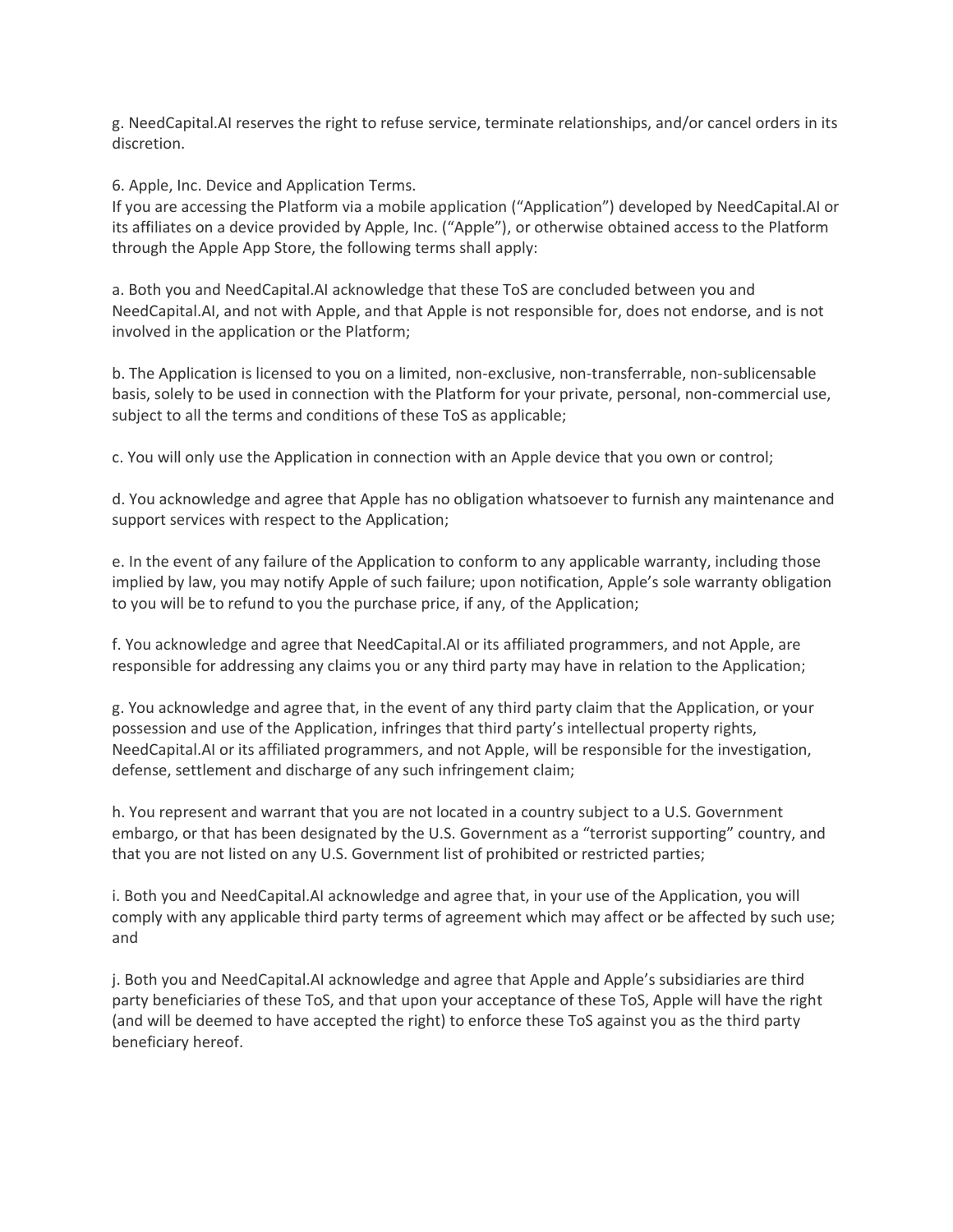## 7. Intellectual Property; Copyright.

a. The contents of the Platform and any products or services provided or sold by NeedCapital.AI, including the Platform's look and feel, text, graphics, logos, button icons, images, audio and video clips (if any) and software, as well as the compilation of businesses, advisors, investors and lenders listed on the Platform ("Content"), are the property of NeedCapital.AI or its Content suppliers, and are subject to the copyright or other intellectual property rights of NeedCapital.AI and to the terms of licenses held by NeedCapital.AI or its affiliates. Such intellectual property is protected by federal and state law.

## b. Use License.

Subject to the ToS, NeedCapital.AI grants each user of the Platform a worldwide, non-exclusive, nonsublicensable and non-transferable license to use (i.e., to download and display locally) Content solely for purposes of accessing and using the Platform. Any unauthorized use, reproduction, modification, distribution, transmission, republication, display or performance of the Content and software on this Platform, or of any products or services sold by NeedCapital.AI, is strictly prohibited. You may copy information from the Platform only as strictly necessary for your own use of the Platform. Otherwise, no portion of the Platform may be reproduced, duplicated, copied, sold, resold, licensed, rented or otherwise exploited for any commercial purpose that is not expressly permitted by NeedCapital.AI. The commercial use or public dissemination of any information and data gathered from NeedCapital.AI is strictly prohibited, unless specifically authorized in writing. Any violation of the foregoing may subject you to compensatory and punitive damages, and shall specifically also entitle NeedCapital.AI to equitable relief, in addition to any other available remedies.

# c. User Content.

All Content added, created, uploaded, submitted, distributed, or posted to the Platform by users (collectively, "User Content"), whether publicly posted or privately transmitted, is the sole responsibility of the person who originated such User Content. You represent and warrant that all User Content provided by you is accurate, complete, up-to-date, in compliance with all applicable laws, rules and regulations and you have all rights to provide the User Content and grant the licenses set forth in Section 7(d), to us without infringement or violation of any third party rights, including without limitation, any privacy rights, publicity rights, copyrights, trademarks, contract rights, or any other intellectual property or proprietary rights.

# d. License Grant.

By submitting any User Content to us, you grant NeedCapital.AI a perpetual, worldwide, royalty-free, irrevocable, non-exclusive, sublicensable and transferable right to use, reproduce, modify, adapt, aggregate, publish, create derivative works of, display, perform, distribute and otherwise fully exploit such User Content, in any form or medium known or later developed (including, without limitation, third party websites and feeds), in furtherance of our (and our successors' and assigns') businesses, the terms of the ToS and the actions and transactions contemplated hereby, including after the termination of your Account or the Platform. Notwithstanding the foregoing, we shall only use your trademarks, service marks, logos or company name as specified in your Membership Agreement or as specified in Section 17 of these ToS. You also hereby do and shall grant each user of the website and/or the Platform a non-exclusive, perpetual license to access your User Content through the website and/or the Platform, and to use, edit, modify, reproduce, distribute, prepare derivative works of, display and perform such User Content, including after the termination of your Account or the Platform. For clarity, the foregoing license grants to us and our users does not affect your other ownership or license rights in your User Content, including the right to grant additional licenses to your User Content, unless otherwise agreed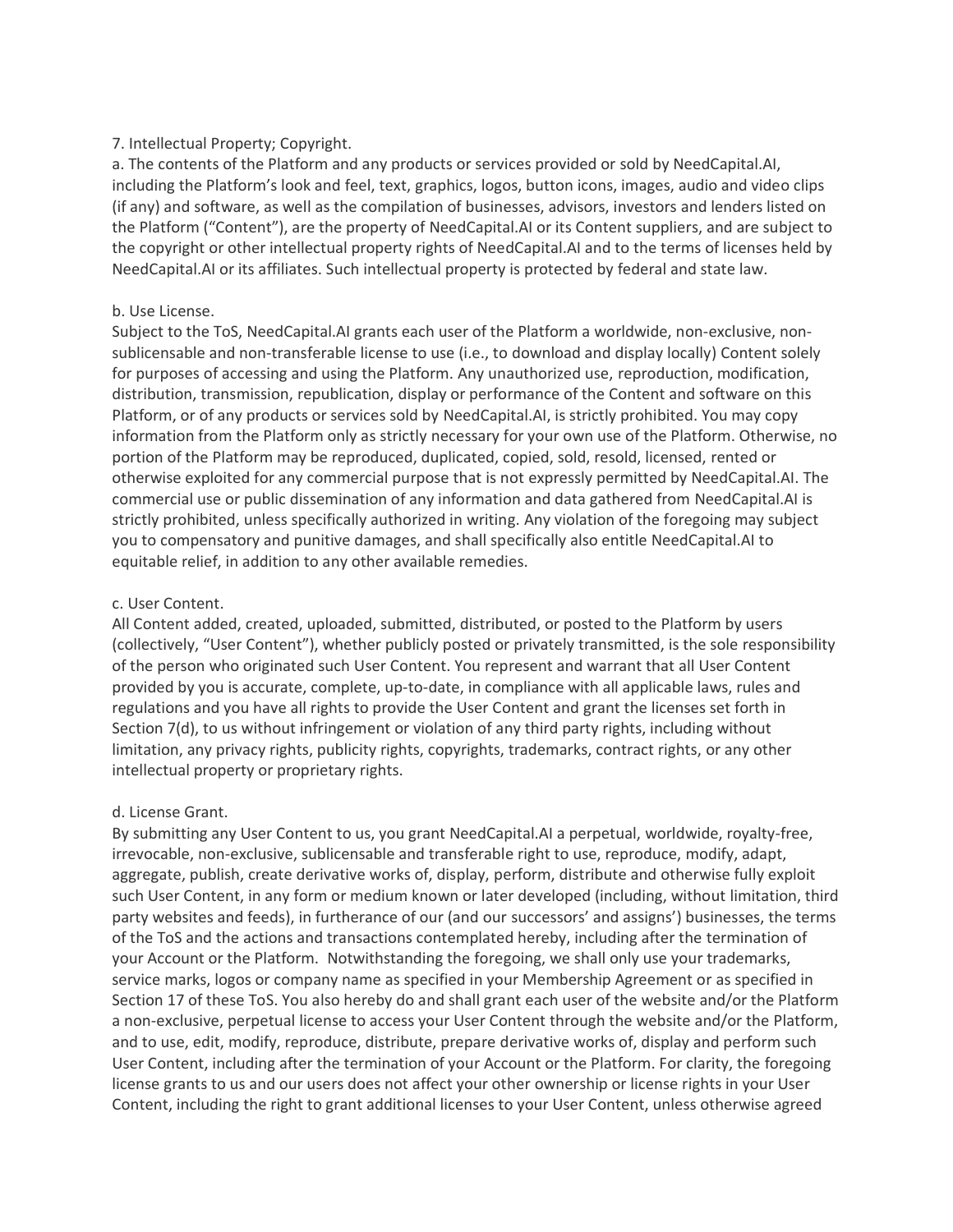in writing. You agree that you will abide by and maintain all, and will not allow others to delete or alter, information, restrictions, author attributes or copyright notices contained in any Content accessed through the Platform. Nothing on the Platform or elsewhere should be construed to grant any license or right to use, implied or otherwise, any mark displayed on the Platform without the written permission of NeedCapital.AI or the third party owner of the mark.

## e. Availability of Content.

We do not guarantee that any Content will be made available on the Site or through the Services. NeedCapital.AI reserves the right, in its sole discretion, to (i) remove, edit or modify any Content, at any time, without notice to you and for any reason (including, but not limited to, upon receipt of claims or allegations from third parties or authorities that such Content infringes or appears to infringe on intellectual property rights owned by others or if we are concerned that you may have violated the ToS), for no reason at all and (ii) to remove or block any Content from the Platform.

# f. Copyright Infringement.

If you believe that any material contained in the Platform infringes your intellectual property, you should notify NeedCapital.AI of the alleged infringement in accordance with the following procedure: Send any notification of claimed copyright infringement to contact@NeedCapital.AI. To be effective, the notification must be in writing and include the following information: physical or electronic signature of the owner or authorized agent of the owner of the allegedly infringed work; identification of the allegedly infringed work; identification of the material that is claimed to be infringing and reasonably sufficient information for NeedCapital.AI to locate the material; contact information of the notifying party, such as address, telephone number and email; a statement that the notifying party has a good faith belief that the use of the material in the manner complained of is not authorized by the owner of the allegedly infringed work, its agent or the law; and a statement, under penalty of perjury that the information in the notification is accurate and the notifying party is the owner or authorized agent of the allegedly infringed work.

# 8. Email Notification.

NeedCapital.AI uses email to communicate with users. You hereby authorize and agree that NeedCapital.AI may communicate with you via email and you consent to receiving and giving any notice required under the ToS, or any other agreement with NeedCapital.AI or its affiliates, via email. NeedCapital.AI will use reasonable efforts to honor any request you may have to opt-out from receiving emails, but under no circumstance will NeedCapital.AI have any liability for sending any email to you or to any of its customers.

All comments, queries and requests relating to ToS are welcomed via email and should be addressed to the electronic-mail address (Javascript must be enabled to see this email address): contact AT NeedCapital DOT AI

# 9. Hyperlink Policy.

The Platform may contain links to third party websites and other websites may contain links to the Platform. Any such link is provided only as a convenience. The inclusion of any link does not imply an affiliation, sponsorship, endorsement, approval, investigation, verification or monitoring by NeedCapital.AI of any information contained in any third party website. In no event shall NeedCapital.AI be responsible or liable for the information contained on that third party website, your use of or inability to use such website and any damage or loss caused or alleged to be caused by or in connection with the use of or reliance on any such information, products or services available on or through any such website. You should also be aware that the terms and conditions of such website and the website's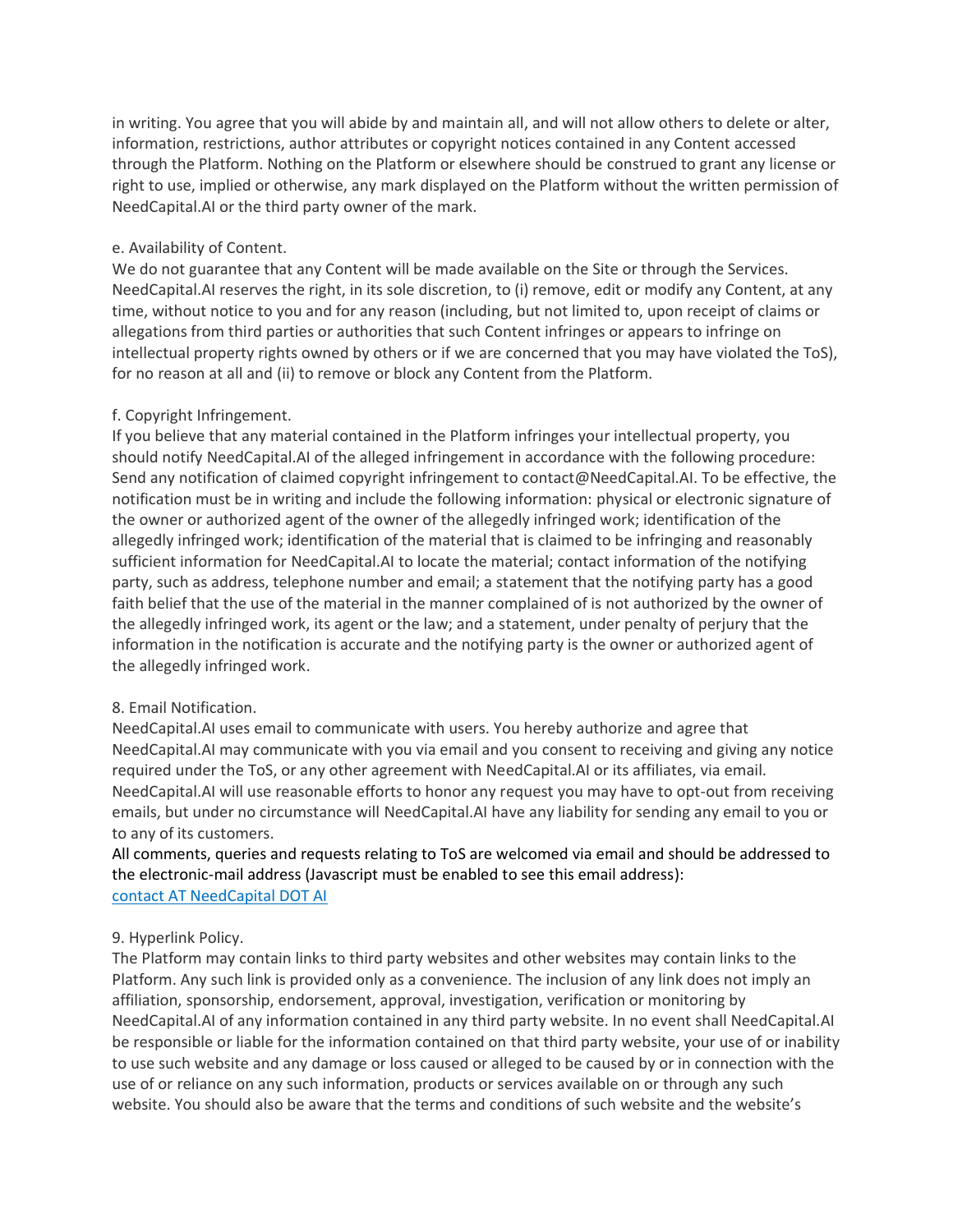privacy policy may be different from those applicable to your use of the NeedCapital.AI Site and Platform.

## 10. Third Party Content.

Certain portions of the Platform, including, without limitation, information on certain private companies, may contain unedited or third party content. All postings, messages, text, images, links to third-party websites or other materials published or otherwise made available through this section (the "Third Party Content") are the sole responsibility of the person(s) who originated such Third Party Content and NeedCapital.AI may not monitor, does not control and does not investigate or validate such Third Party Content; provided that NeedCapital.AI reserves the right at all times (but will not have an obligation) to remove any Third Party Content. By using this Third Party Content, you agree to not rely on the Third Party Content and understand that you may be exposed to Third Party Content that is, without limitation, inaccurate, inappropriate, misleading, unlawful, offensive or otherwise objectionable, and that NeedCapital.AI makes no representations or warranties regarding the Third Party Content and is not responsible or liable in any manner for the Third Party Content or the conduct, whether online or offline, of any user. The Third Party Content does not constitute legal or financial advice and must not be used in the place of legal counsel or financial due diligence. You should independently evaluate and verify all Third Party Content.

# 11. Payments and Billing.

Certain services on the Platform may be subject to payments now or in the future (the "Paid Services") as specified in your Membership Agreement. All invoices will be sent to you by NAGY VENTURES dba: NeedCapital.AI

## a. Billing.

NeedCapital.AI may use a third-party payment processor (the "Payment Processor") to bill you through a payment account linked to your Account on the Platform (your "Billing Account") for use of the Paid Services. The processing of payments will be subject to any terms, conditions and privacy policies of such a Payment Processor in addition to the ToS. We are not responsible for error by a Payment Processor. By choosing to use Paid Services, you agree to pay NeedCapital.AI, all charges at the prices then in effect for any use of such Paid Services in accordance with the applicable payment terms and you authorize NeedCapital.AI, to charge or have the Payment Processor charge, your chosen payment provider (your "Payment Method"). You agree to make payment using that selected Payment Method. NeedCapital.AI reserves the right to correct any errors or mistakes that it makes even if it has already requested or received payment.

# b. Payment Method.

The terms of your payment will be based on your Payment Method and may be determined by agreements between you and the financial institution, credit card issuer or other provider of your chosen Payment Method. If NeedCapital.AI, through a Payment Processor, does not receive payment from you, you agree to pay all amounts due on your Billing Account to NeedCapital.AI upon demand.

## 12. Termination.

NeedCapital.AI may terminate your access to all or any part of the Platform at any time as described in the Membership Agreement. All provisions of the ToS, which by their nature should survive termination, shall survive termination, including, without limitation, licenses of User Content, ownership provisions, warranty disclaimers, indemnity and limitations of liability.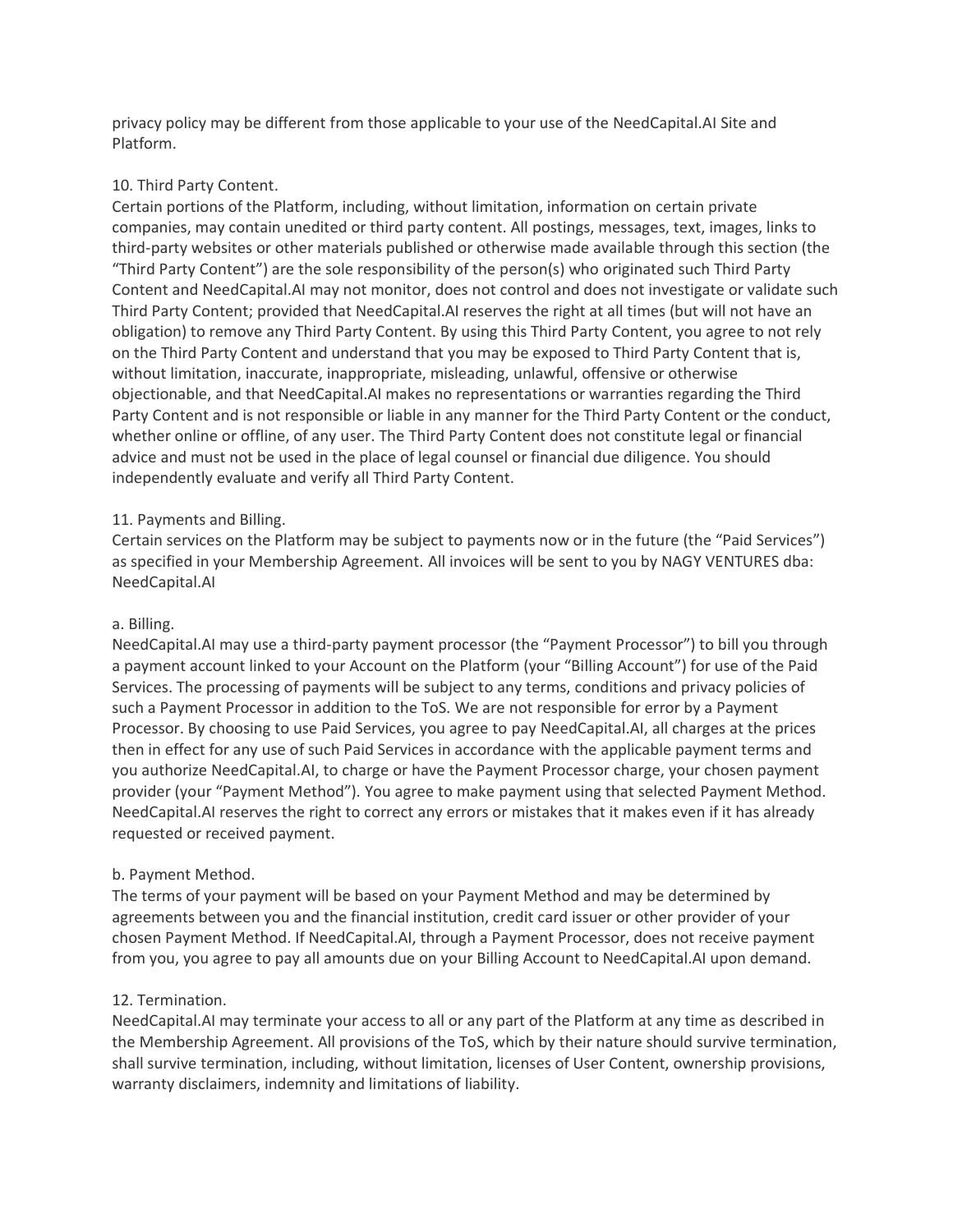#### 13. No Warranty; Limitation of Liability.

a. Any material downloaded, accessed or otherwise obtained through the Platform is obtained at your own discretion and risk, and you will be solely responsible for any damage to your computer system or loss of data that results therefrom. EXCEPT AS EXPRESSLY SET FORTH HEREIN, NEEDCAPITAL.AI, ITS AFFILIATES AND ALL OF ITS THIRD-PARTY LICENSORS EXPRESSLY DISCLAIM ANY AND ALL WARRANTIES AND REPRESENTATIONS, EXPRESS OR IMPLIED, INCLUDING ANY (I) WARRANTIES OF TITLE, NON-INFRINGEMENT, MERCHANTABILITY OR FITNESS FOR A PARTICULAR PURPOSE OR USE AS TO THE PLATFORM, INCLUDING THE CONTENT, INFORMATION, DATA, SOFTWARE, OR PRODUCTS CONTAINED THEREIN, OR THE RESULTS OBTAINED BY THEIR USE OR AS TO THE PERFORMANCE THEREOF, (II) WARRANTIES OR CONDITIONS ARISING THROUGH COURSE OF DEALING, COURSE OF PERFORMANCE OR USAGE OF TRADE, AND (III) WARRANTIES OR CONDITIONS OF UNINTERRUPTED OR ERROR-FREE ACCESS TO OR USE OF THE PLATFORM. **NEEDCAPITAL.AI PROVIDES THE PLATFORM AND ALL COMPONENTS THEREOF ARE PROVIDED ON AN "AS IS" BASIS AND YOUR USE OF THE PLATFORM IS AT YOUR OWN RISK**. NEEDCAPITAL.AI MAKES NO GUARANTEES OR WARRANTIES OF ANY KIND AS TO THE SECURITY, ADEQUACY, COMPLETENESS, SUFFICIENCY, TIMELINESS OR ACCURACY OF ANY CONTENT OR MATERIAL AVAILABLE IN OR THROUGH THE PLATFORM, THAT ANY DEFECTS OR ERRORS WILL BE CORRECTED, OR THAT ANY CONTENT OR SOFTWARE AVAILABLE AT OR THROUGH THE PLATFORM IS FREE OF VIRUSES OR OTHER HARMFUL COMPONENTS.

b. YOU HEREBY AGREE THAT ANY MONETARY CLAIMS OF ANY KIND ASSESSED AGAINST NEEDCAPITAL.AI FOR ITS DIRECTORS, EMPLOYEES, AGENTS, PARTNERS, SUPPLIERS OR CONTENT PROVIDERS ARISING OUT OF OR RELATING TO THE USE OF THE PLATFORM SHALL NOT EXCEED (IN AGGREGATE) OF THE GREATER OF (I) THE TOTAL AMOUNT YOU (OR ANY OTHER USER) PAID TO NEEDCAPITAL.AI FOR THE PLATFORM DURING THE PREVIOUS TWELVE (12) MONTHS OR (II) \$500. IN NO EVENT SHALL NEEDCAPITAL.AI OR ITS DIRECTORS, EMPLOYEES, AGENTS, PARTNERS, AFFILIATES, SUPPLIERS OR CONTENT PROVIDERS BE LIABLE TO YOU, OR TO ANY THIRD PARTY, FOR ANY LOST PROFITS, DATA LOSS, COST OF PROCUREMENT OF SUBSTITUTE GOODS OR SERVICES, OR INCIDENTAL, CONSEQUENTIAL, PUNITIVE, SPECIAL, COMPENSATORY OR INDIRECT DAMAGES OF ANY KIND WHATSOEVER (HOWEVER ARISING), EVEN IF ADVISED AS TO THE POSSIBILITY OF SUCH DAMAGES, REGARDLESS OF WHETHER THE CLAIM FOR SUCH DAMAGES IS BASED IN CONTRACT, TORT, STRICT LIABILITY, NEGLIGENCE OR OTHERWISE. THIS LIMITATION ON LIABILITY INCLUDES, BUT IS NOT LIMITED TO, THE TRANSMISSION OF ANY VIRUSES WHICH MAY INFECT YOUR EQUIPMENT, FAILURE OF MECHANICAL OR ELECTRONIC EQUIPMENT OR COMMUNICATION LINES, TELEPHONE OR OTHER INTERCONNECT PROBLEMS (E.G., YOU CANNOTACCESS YOUR INTERNET PROVIDER), UNAUTHORIZED ACCESS, THEFT, OPERATOR ERRORS, STRIKES OR OTHER LABOR PROBLEMS OR ANY FORCE MAJEURE. NEEDCAPITAL.AI CANNOT AND DOES NOT GUARANTEE CONTINUOUS, UNINTERRUPTED OR SECURE ACCESS TO THE PLATFORM.

## 14. Indemnity.

You agree to indemnify and hold harmless NeedCapital.AI, our affiliates and each of our and their respective officers, directors, agents, and employees, from and against any suit, action, claim, demand, penalty or loss, including reasonable attorneys' fees, made by or resulting from any third party due to or arising out of your (or any third party using your Account or identity in the Platform) use or misuse of the Platform, breach of the ToS or the materials it incorporates by reference, or violation of any law, regulation, order or other legal mandate or the rights of a third party. We reserve the right to assume the exclusive defense and control of any matter otherwise subject to indemnification by you, in which event you will assist and cooperate with us in asserting any available defenses.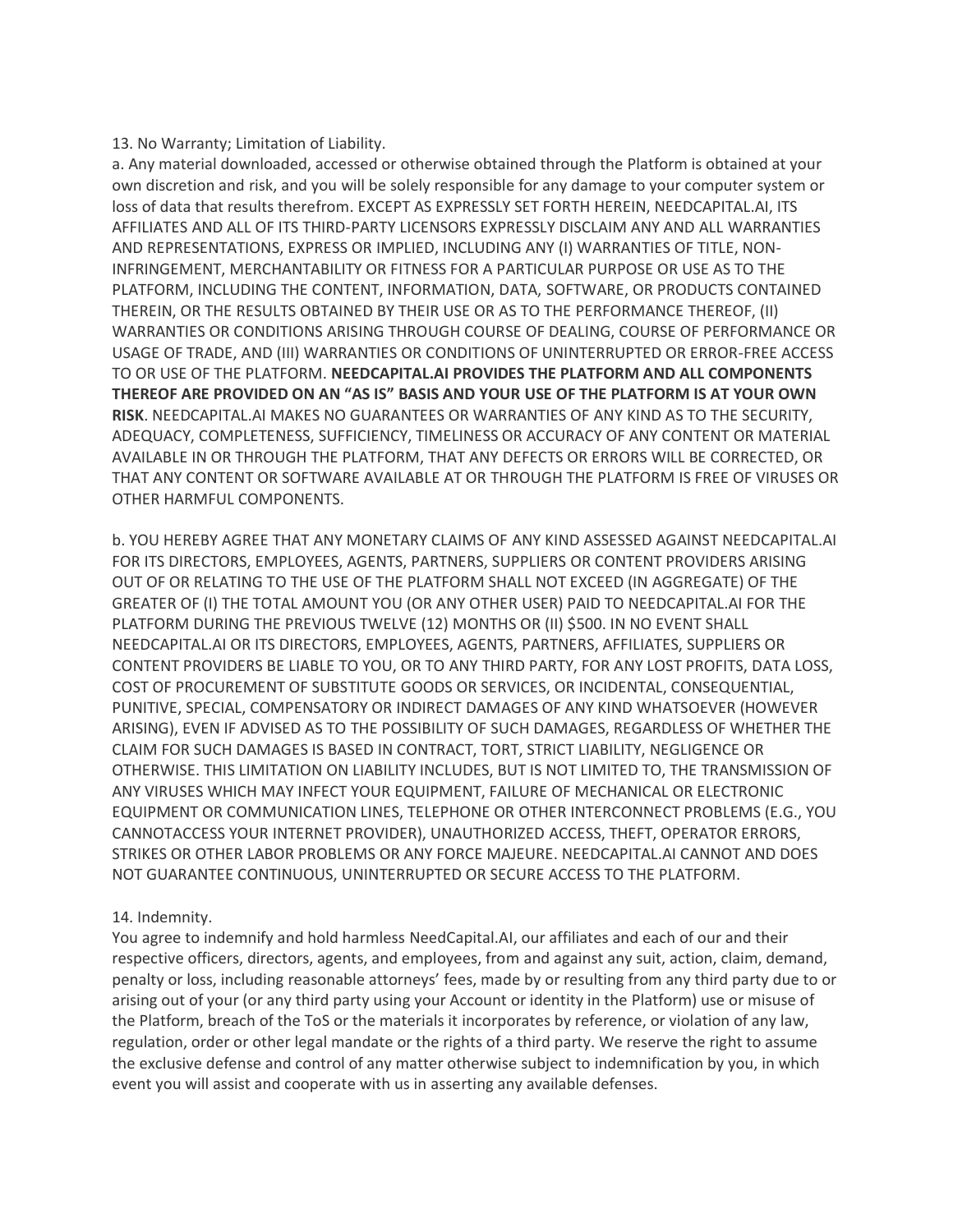#### 15. Choice of Law.

You will resolve any claim, cause of action or dispute (together a "claim") you have with NeedCapital.AI arising out of or relating to the Platform or the ToS or your Membership Agreement exclusively in New Jersey. The laws of the State of New York will govern the ToS and your Membership Agreement, as well as any claim that may arise between you and NeedCapital.AI, without regard to conflict of law principles. In any dispute arising under the ToS or your Membership Agreement, the prevailing party will be entitled to reasonable attorneys' fees and expenses.

#### 16. Arbitration and Class Action Waiver

a. YOU AGREE THAT ALL DISPUTES BETWEEN YOU AND US (WHETHER OR NOT SUCH DISPUTE INVOLVES A THIRD PARTY) WITH REGARD TO YOUR RELATIONSHIP WITH US, INCLUDING WITHOUT LIMITATION DISPUTES RELATED TO THE TOS, YOUR USE OF THE PLATFORM, AND/OR RIGHTS OF PRIVACY AND/OR PUBLICITY, WILL BE RESOLVED BY BINDING, INDIVIDUAL ARBITRATION IN NEW JERSEY UNDER THE STREAMLINED ARBITRATION RULES AND PROCEDURES ("RULES") OF JAMS THEN IN EFFECT, BY ONE COMMERCIAL ARBITRATOR WITH SUBSTANTIAL EXPERIENCE IN RESOLVING INTELLECTUAL PROPERTY AND COMMERCIAL CONTRACT DISPUTES, WHO SHALL BE SELECTED FROM THE APPROPRIATE LIST OF JAMS ARBITRATORS IN ACCORDANCE WITH SUCH RULES, AND YOU AND WE HEREBY EXPRESSLY WAIVE TRIAL BY JURY. DISCOVERY AND RIGHTS TO APPEAL IN ARBITRATION ARE GENERALLY MORE LIMITED THAN IN A LAWSUIT, AND OTHER RIGHTS THAT YOU AND WE WOULD HAVE IN COURT MAY NOT BE AVAILABLE IN ARBITRATION.

b. As an alternative, you may bring your claim in your local "small claims" court, if permitted by that small claims court's rules and if within such court's jurisdiction, unless such action is transferred, removed or appealed to a different court. You may bring claims only on your own behalf. Neither you nor we will participate in a class action or class-wide arbitration for any claims covered by this agreement or ToS. YOU ARE GIVING UP YOUR RIGHT TO PARTICIPATE AS A CLASS REPRESENTATIVE OR CLASS MEMBER ON ANY CLASS CLAIM YOU MAY HAVE AGAINST US INCLUDING ANY RIGHT TO CLASS ARBITRATION OR ANY CONSOLIDATION OF INDIVIDUAL ARBITRATIONS. You also agree not to participate in claims brought in a private attorney general or representative capacity, or consolidated claims involving another person's Account, if we are a party to the proceeding.

c. This section will be governed by the Federal Arbitration Act and not by any state law concerning arbitration. Judgment on the award rendered by the arbitrator may be entered in any court having competent jurisdiction. Any provision of applicable law notwithstanding, the arbitrator will not have authority to award damages, remedies or awards that conflict with these ToS.

d. You agree that regardless of any statute or law to the contrary, any claim or cause of action arising out of, related to or connected with the use of Platform or the ToS must be filed within one (1) year after such claim of action arose or be forever banned.

e. If the prohibition against class actions and other claims brought on behalf of third parties contained above is found to be unenforceable, then all of the preceding language in this section will be null and void. This section will survive the termination of your relationship with NeedCapital.AI.

## 17. Marketing of Names.

When you announce closed transactions via your public website or press release or other broad disclosure methods, NeedCapital.AI may disseminate its own release to its constituents indicating the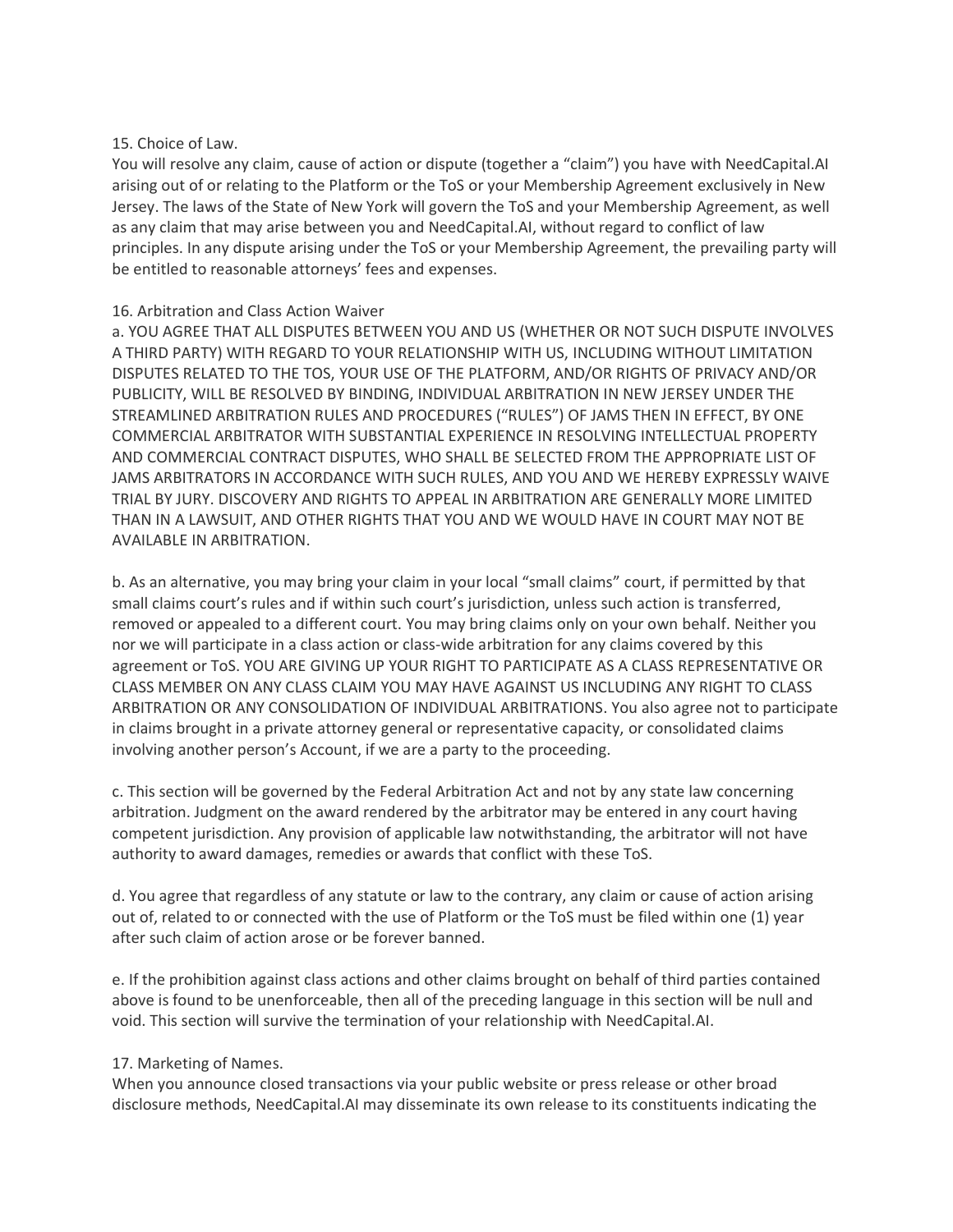use of the Platform in association with said transaction. NeedCapital.AI may add your entity's name to NeedCapital.AI's Member roster, or Case Study, which is professionally presented from time-to-time on its website and in marketing materials.

18. Accredited Investor Certification.

In order to participate in the Platform as an investor or lender, you must be an "Accredited Investor" within the meaning of Rule 501 of Regulation D ("Rule 501") under the Securities Act of 1933, as amended (the "Act") and you hereby represent and warrant that you are an Accredited Investor within the meaning of Rule 501, as presently in effect. The federal securities laws define Accredited Investor in Rule 501 to include the following categories of investors (among others):

• a bank, savings and loan association, insurance company, registered investment company, registered broker or dealer, business development company, or a licensed Small Business Investment Company (as such terms are described in Rule 501);

• an employee benefit plan, within the meaning of the Employee Retirement Income Security Act of 1974, if a bank, savings and loan association, insurance company, or registered investment adviser makes the investment decisions, or if the plan has total assets in excess of \$5 million or if such plan is a self-directed plan, with investment decisions made solely by persons that are accredited investors; • a charitable organization (within the meaning of section 501(c)(3) of the Internal Revenue Code), corporation, or partnership, not formed for the specific purpose of acquiring the securities offered, with total assets exceeding \$5 million;

• a director, executive officer, or general partner of the issuer of the securities being offered or sold, or any director, executive officer or general partner of a general partner of that issuer;

• an entity in which all the equity owners are accredited investors;

• a natural person who has individual net worth, or joint net worth with the person's spouse, that exceeds \$1 million at the time of such person's purchase of the securities, excluding the value of the primary residence of such person;

• a natural person with individual income exceeding \$200,000 in each of the two most recent years or joint income with a spouse exceeding \$300,000 for each of those years and a reasonable expectation of reaching the same income level in the current year; or

• a trust with total assets in excess of \$5 million, not specifically formed to acquire the securities offered, whose purchases are directed by a sophisticated person (as such term is described in Rule 501).

# 19. Payment & Refund Policy. [Policy.]

(i) This payment and refunds policy (the "Policy") establishes the terms and conditions governing:

a. the payments to be made to NeedCapital.AI; and

b. the refunds in the form of credits for future matches (if any) required to be made to you, with respect to the Payment (as defined below) made by you to NeedCapital.AI, for the services provided by NeedCapital.AI.

(ii) NeedCapital.AI may, from time-to-time, revise and amend this Policy.

# 20. Pricing.

(i) All prices are denominated in USD (United States Dollars, "\$") and are correct at the time of online publication. Prices are subject to change by NeedCapital.AI from time-to-time.

(ii) While NeedCapital.AI strives to provide accurate services and pricing information, typographical and other errors may occur. In the event that a service is listed at an incorrect price or with incorrect information due to an error in pricing or service information, NeedCapital.AI will have the right to modify the price of the relevant service and contact you for further instructions via e-mail address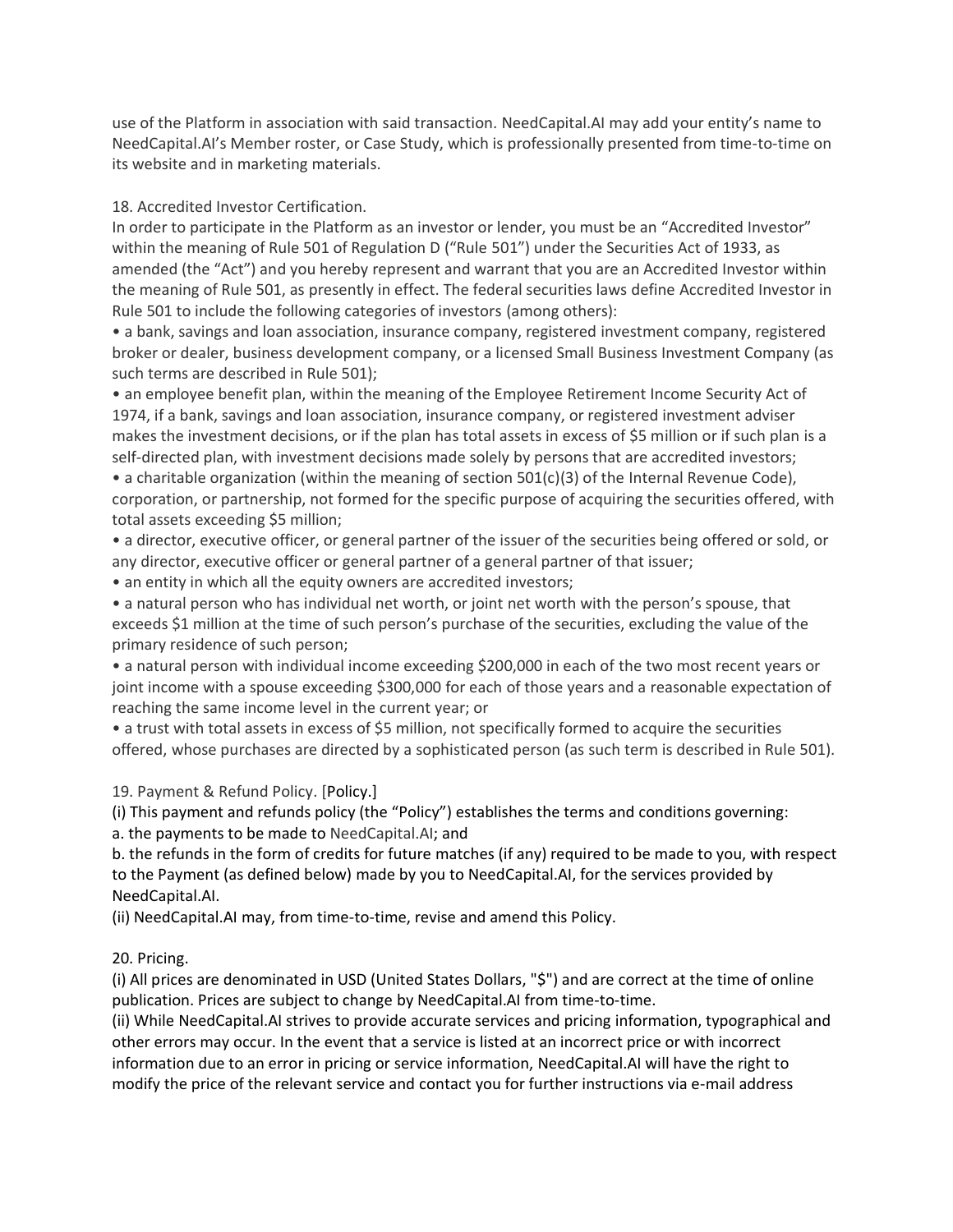provided by you at the time of registration, or cancel the service and notify you of such cancellation.

21. Payment Gateway.

(i) All payments for NeedCapital.AI's online affiliate services will be made through an electronic and automated collection and remittance service (the "Payment Gateway") hosted on the site through payment gateway service providers (the "Service Providers").

(ii) The Payment Gateway service is provided in order to facilitate your purchase of NeedCapital.AI's services. NeedCapital.AI makes no representation of any kind, express or implied, as to the operation of the Payment Gateway. You expressly agree that your use of the Payment Gateway is entirely at your own risk.

(iii) NeedCapital.AI does not collect and store any payment and other details provided by you for transacting through the Payment Gateway.

# 22. Transaction Process and Refund Policy.

(i) The procedure adopted for payments to NeedCapital.AI is as follows:

a. You will have to make a payment of the prescribed service fee in order to confirm your 'interest' for a deal / investment mandate provided by NeedCapital.AI. Upon the successful payment of the fee ("Payment"), a receipt containing the details of the Payment will be generated;

b. There will not be any refunds once the credits have been consumed. If they haven't been fully consumed, they will stay in the NeedCapital.AI account until they are fully consumed.

# 23. Limitation of Liability.

(i) In no event shall NeedCapital.AI, its subsidiaries, holding companies, group companies and its affiliates be liable for any direct, indirect, incidental, special, consequential or exemplary damages, including but not limited to, damages for loss of profits, goodwill, data or other intangible losses arising out of or in connection with the access to, use of, or reliance on the Payment Gateway services. (ii) NeedCapital.AI assumes no liability whatsoever for any monetary or other damage suffered by you on account of:

a. the delay, failure, interruption, or corruption of any data or other information transmitted in connection with use of the Payment Gateway; or

b. any interruption or errors in the operation of the Payment Gateway.

(iii) You agree, understand and confirm that personal data, including without limitation details relating to debit card/credit card transmitted over the internet, is susceptible to misuse, theft and/or fraud, and that NeedCapital.AI has no control over such matters. NeedCapital.AI does not represent or guarantee that the use of the Payment Gateway will not result in theft and/or unauthorized use of data over the internet.

## 24. Banking Details.

(i) The records of NeedCapital.AI and/or the Payment Service Provider, generated by the transactions arising out of the use of NeedCapital.AI service, including the time the transaction is recorded, shall be conclusive proof of the genuineness and accuracy of the transaction.

(ii) The details provided by you for use of the Payment Gateway will be correct and accurate and you shall not use a debit/credit card / "net banking" (any bank account or currency based online and accessible via internet) which is not lawfully owned by you. You further agree and undertake to provide correct and valid debit/credit card / net banking details.

(iii) In default of the above conditions, NeedCapital.AI shall be entitled to recover the amount of the transaction from you. Furthermore, NeedCapital.AI also reserves the right to initiate any legal action for recovery of cost / penalty or any other measures, as it may deem fit.